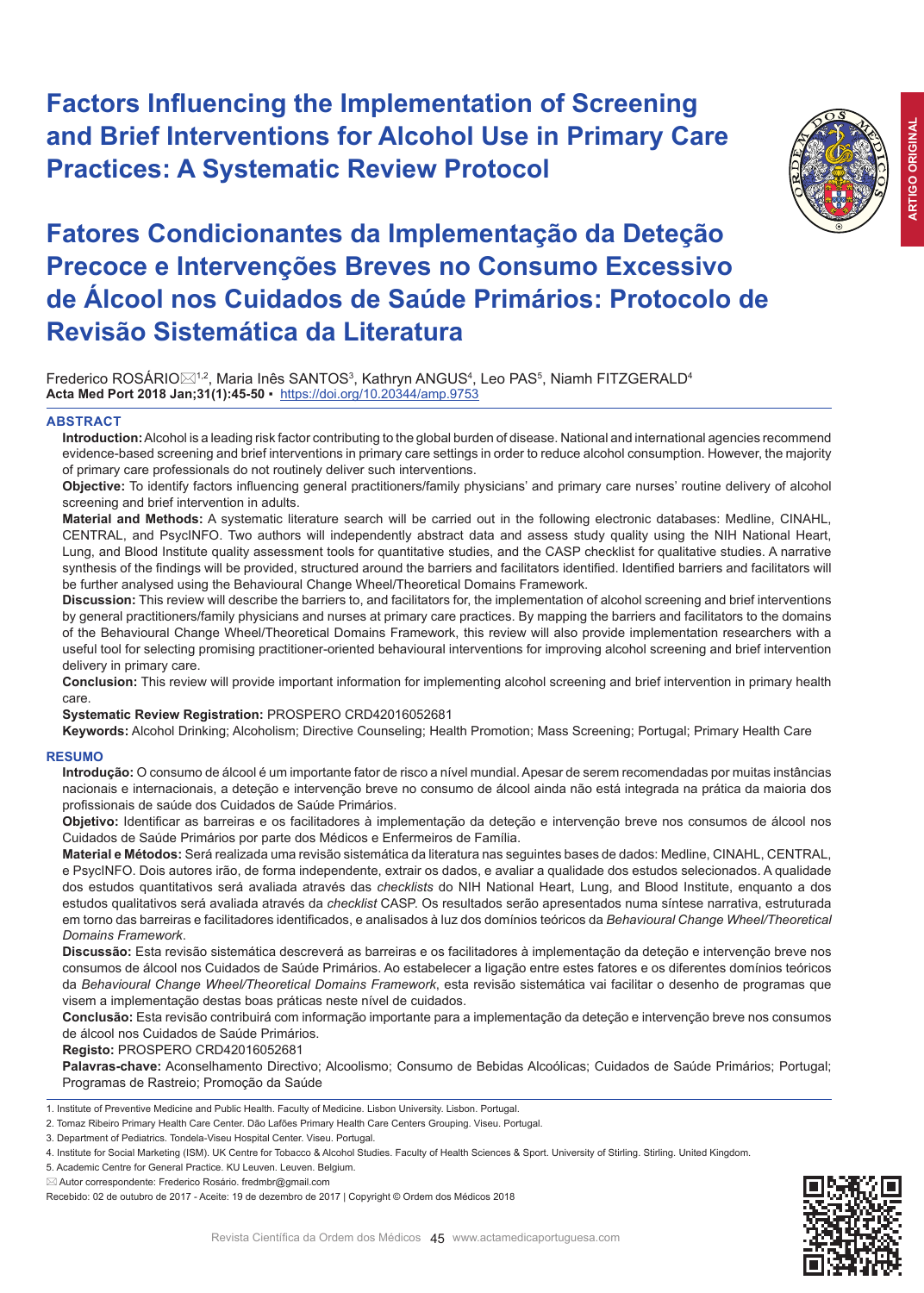#### **INTRODUCTION**

Alcohol is a leading risk factor contributing to the global burden of disease.<sup>1</sup> The World Health Organization estimates that 3.3 million people die each year because of alcohol consumption.<sup>2</sup> This represents 5.9% of all deaths worldwide. Alcohol also contributes to more than 200 disease and injury conditions, accounting for 5.1% of the global burden of disease and injury. Alcohol-related harm increases exponentially with the average daily consumption, $3$  therefore even small reductions can substantially decrease the risk of dying due to alcohol.

Screening and brief interventions (SBI) in primary care settings has long been advocated for preventing harm from excessive alcohol use. Several randomized controlled trials and meta-analysis have found alcohol SBI to be highly effective, cost-effective, and even cost-saving.<sup>4-11</sup> However, there has been recent debate concerning the validity of this effectiveness evidence.<sup>12,13</sup> Most trials use self-reported alcohol consumption as their primary outcome measure rather than alcohol-related morbidity or mortality problems, and such self-reported outcomes may be subject to social desirability bias or other research participation effects.<sup>14,15</sup> Furthermore, the active ingredients of SBI have yet to be determined.<sup>16,17</sup> Notwithstanding these discussions, it is clear that alcohol increases the risk of and/ or exacerbates many conditions that present in primary care.<sup>3,18</sup> Furthermore, of the many patients visiting primary care who are at-risk drinkers,<sup>19-21</sup> few currently receive any alcohol-related advice or intervention from their doctor.<sup>22-28</sup> They are therefore denied the opportunity to understand the risks and make an informed decision about whether or not to cut down.

Several studies have examined barriers and facilitators affecting whether or not primary care professionals address alcohol use with patients. Lack of training, lack of time, lack of motivation, and lack of suitable counselling materials are among the most commonly cited barriers $23,29-37$ ; whereas having patients who seek advice for alcohol issues, more training, and ready availability of support services, screening and counselling materials are commonly reported facilitators.23,30,31,38 Whilst several studies have documented or tested training, financial or other interventions designed to increase the implementation of alcohol SBI in primary care, $26,39$  few are theoretically informed<sup>40</sup> and reporting of the content of training and follow up support is often poor.<sup>41</sup> Johnson *et al* reviewed the barriers and facilitators for implementing alcohol screening and brief intervention in 2009,<sup>42</sup> giving priority to studies judged to best inform the UK practice. The review reported on 47 articles focusing on different healthcare settings. Lack of resources, absence of training and support from management, and workload were the main barriers to implementation. Adequate resources, training and the identification of those at risk without stereotyping were pointed as the main facilitators. This review will update the Johnson *et al* review, employ a more comprehensive search strategy, and have an international focus.

Our review will also be theoretically informed as it is important to understand how identified barriers and facilitators fit with theoretical understandings of behaviour change in order to inform the design of implementation interventions that may have a higher chance of successfully changing practitioner behaviour. There are many theories of behaviour change, though with considerable overlap between them, and striking differences in terminology, definitions and key constructs.<sup>43</sup> Several frameworks have been proposed to overcome these limitations including43-46 the Behaviour Change Wheel (BCW), which is comprehensive, coherent and widely used. The BCW is linked to an overarching model of behaviour and can be further expanded by the Theoretical Domains Framework (TDF), which was derived from an analysis of 33 theories of behaviour change, and comprises fourteen domains consisting of 84 component constructs of behaviour change.47 This review will therefore analyse the identified barriers and facilitators using the BCW/TDF system as outlined further in the methods section below.

#### **OBJECTIVE**

This review aims to identify factors influencing general practitioners/family physicians' and primary care nurses' routine delivery of alcohol screening and brief interventions in adults. The specific research questions we will address are:

- 1. What are the barriers to routine delivery of alcohol screening and brief interventions by general practitioners/ family physicians and nurses in primary care settings?
- 2. What factors help to facilitate routine delivery of alcohol screening and brief interventions by general practitioners/family physicians and nurses in primary care settings?
- 3. How do the identified barriers and facilitators map to the BCW/TDF frameworks?

## **MATERIAL AND METHODS**

The review methods are outlined here in accordance with the Preferred Reporting Items for Systematic Review and Meta-Analysis Protocols (PRISMA-P) statement<sup>48,49</sup> [see Appendix 1 (PRISMA-P Checklist): https://www. actamedicaportuguesa.com/revista/index.php/amp/article/ view/9753/5312].

#### **Inclusion and exclusion criteria**

**Study designs.** Studies with abstracts published in a peer-reviewed scientific journal which report primary data will be included; studies without abstracts and studies published as conference abstracts will be excluded. If more than one publication describing a single study and presenting the same data is found, then only the most recent publication will be included. The review will consider quantitative and qualitative studies. Quantitative studies will be included if they are randomized controlled trials, beforeafter studies with no control group, cohort, case-control, or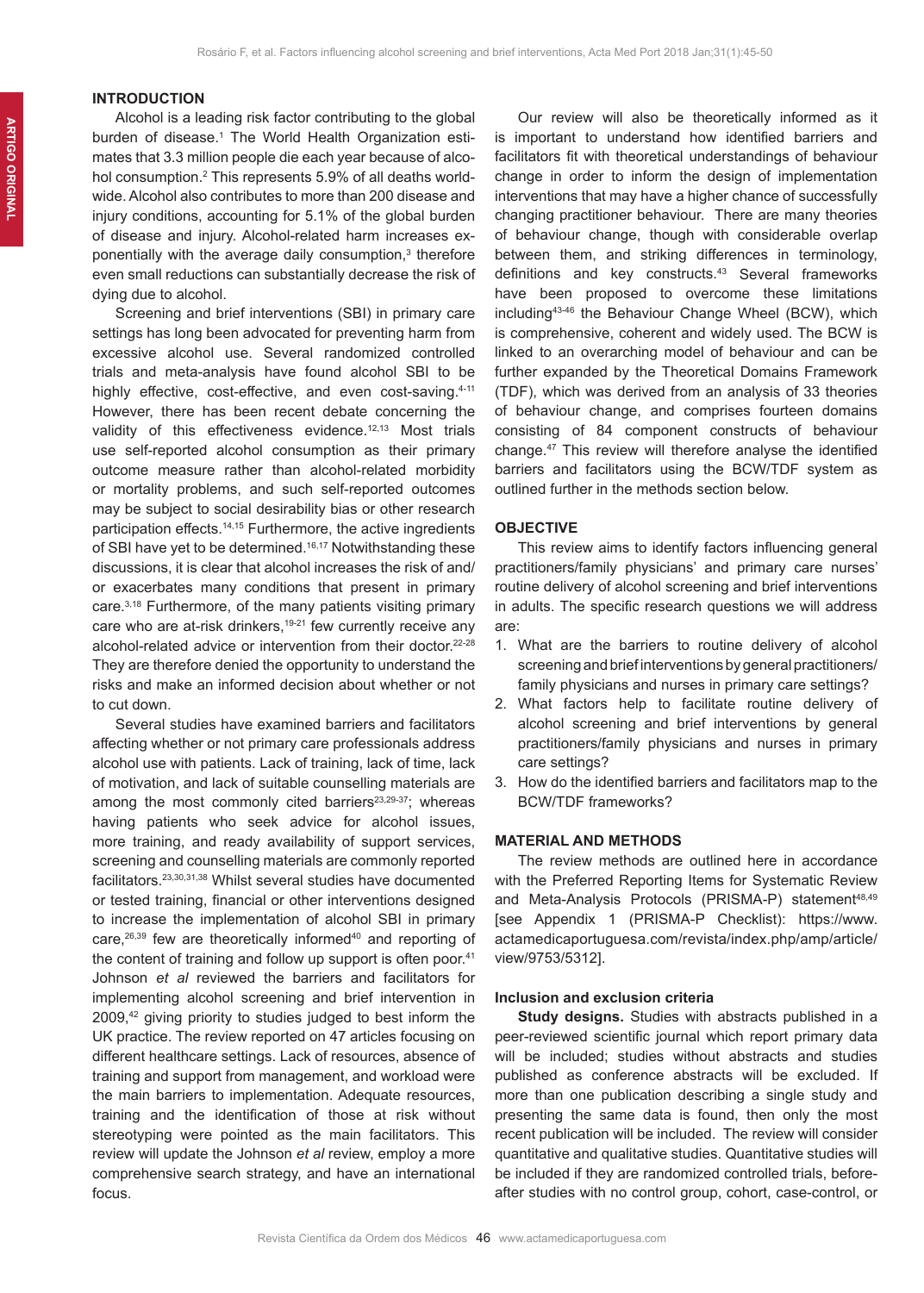cross-sectional studies. Qualitative studies will be included if they use Delphi methodology, focus groups, in-depth interviews, or semi-structured interviews.

**Participants.** Studies will be included if the participants include general practitioners/family physicians or nurses working in primary care practices. 'Primary care practices' will be defined as follows, adapted from the definition of the American Academy of Family Physicians.<sup>50</sup> Primary care practices typically serve as the patient's first point of entry into the health care system and provide services such as health promotion, disease prevention, health maintenance, counselling, patient education, diagnosis and treatment of acute and chronic illnesses. Primary care practices are generally located in the community of the patients, thereby facilitating access to healthcare. The structure of the primary care practice may include a team of physicians and other health professionals.

Studies relating only to medical practitioners other than general practitioners/family physicians will be excluded. Studies relating only to medical practitioners or nurses not working in primary care practices, or only to other professionals working in primary care will also be excluded.

**Interventions.** The targeted intervention will be the implementation of activities aiming to reduce alcohol consumption, conducted in primary care practices, and defined as follows:

- a) early identification of patients who drink at a level deemed to merit intervention as defined by the authors;
- b) brief interventions, defined as one to four sessions of a structured conversation (e.g. 5 - 30 minutes each) about alcohol with patients from a).

**Outcomes.** The outcomes of interest in this review are barriers and facilitators potentially influencing the implementation of screening and brief interventions for alcohol use. Studies will be included if they report from primary data at least one clearly defined barrier or facilitator potentially influencing the implementation of the interventions as defined above. In this review, barriers are clearly defined factors that decrease the probability of the implementation of the intervention by general practitioners/family physicians or nurses working in primary care practices. Facilitators are clearly defined factors that increase the probability of the implementation of the intervention by general practitioners/family physicians or nurses working in primary care practices.

Studies will be excluded if they report on: implementation barriers and/or facilitators for patients with conditions that present rarely to primary care providers; factors influencing implementation on populations with specific co-morbidities such as HIV, autoimmune diseases, psychosis, personality disorders, post-traumatic stress or major anxiety disorders, dementia (list not exhaustive) and; factors influencing the implementation of the intervention on people who are less than 18 years of age, or in which this age group is included and no clear distinction can be made between the barriers to implementation in this age group and those aged 18 or above.

**Setting.** The intervention must be offered in a primary care practice (as defined above). All other settings will be excluded.

**Language.** Studies will be included if they are reported in any of the following languages: English, French, Spanish, and Portuguese. Studies in other languages will be excluded.

#### **Information sources and search strategy**

The following electronic databases will be searched, from onset of literature database until May 2016, for studies meeting the inclusion criteria stated above: MEDLINE, CINAHL, Cochrane Central Register of Controlled Trials (CENTRAL), and PsycINFO. The search strategy will be developed with a health information specialist (KA), based on a list of relevant keywords identified from an exploratory search of the literature and by exploring the Medical Subject Headings (MeSH terms) of the US National Library of Medicine. The final search will be performed by KA, after adapting the MEDLINE strategy to the syntax of the other databases [see Appendix 2 (Search strategy): https://www. actamedicaportuguesa.com/revista/index.php/amp/article/ view/9753/5313]. To ensure literature saturation, we will scan the reference lists of relevant systematic reviews and meta-analysis identified through the search for potentially eligible papers.

#### **Data management and study selection**

The results of the literature search will be uploaded to Reference Manager Version 10 software. One reviewer will scan the titles and/or abstracts to eliminate duplicate results. Next, two reviewers will independently screen titles and abstracts of identified references. Studies will be excluded if they: 1) do not have a title and an abstract; 2) are not peer-reviewed and published in an academic journal in the public domain; 3) are not published in one of the following languages: English, French, Spanish, or Portuguese; 4) do not focus on alcohol; 5) do not have a qualitative or quantitative methodology as defined above; 6) do not focus on the implementation of the intervention as defined above in the general primary care adult population or; 7) do not focus on barriers and/or facilitators reported by general practitioners/family physicians or nurses working in primary care practice. Disagreements will be resolved through consensus. If consensus cannot be reached, a third reviewer will be contacted. Full text copies of all studies meeting inclusion criteria and of those with unclear eligibility based on title and abstract will be sought and the selection process repeated. Reasons for excluding papers from the analysis will be recorded in a table describing the characteristics of the studies excluded. Reviewers will not be blinded for any aspect of the studies identified and selected. This review will be reported in accordance with the PRISMA guidelines which will include a flow diagram (Fig. 1) and a table detailing the studies selected.<sup>51-52</sup>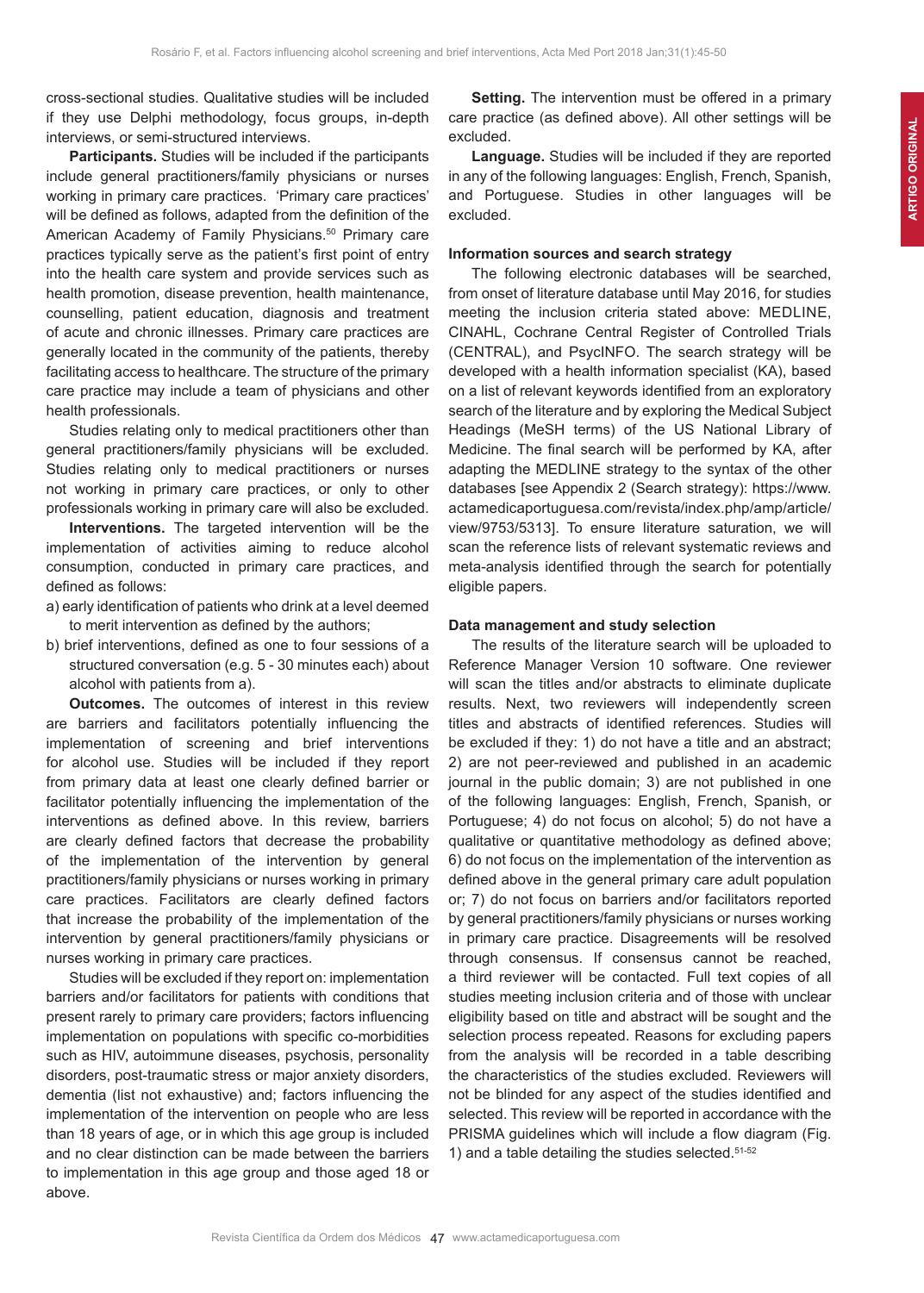

Figure 1 – Flow diagram of screening process

## **Data extraction**

Two authors will independently extract data to a data extraction form specifically designed for this review and later entered into a Microsoft Excel sheet. Disagreements will be resolved as described above.

Studies will be grouped according to whether they are quantitative or qualitative. Data to be extracted will include: first author; year of publication; title; country of origin; language of publication; main objective of the study; study design; study sample (sampling strategy, type and number of care providers, response/attrition rate); operational definition of identified barriers and facilitators studied; main results; relation with outcomes or process variables in intervention studies.

## **Assessment of methodological quality**

To inform our synthesis of the evidence a critical appraisal of the validity of the included qualitative and quantitative studies will be conducted. Two reviewers will independently assess the methodological quality of the studies selected for the systematic review. Disagreements will be resolved through consensus. If consensus cannot be reached, a third reviewer will be contacted.

Quantitative studies will be appraised with the NIH National Heart, Lung, and Blood Institute quality assessment tools for controlled intervention studies, beforeafter (pre-post) studies with no control group, observational cohort and cross-sectional studies and case-controlled studies.<sup>53</sup> The quality of qualitative studies will be assessed with the critical appraisal skills program (CASP) qualitative

research checklist.<sup>54</sup> As this review will consider quantitative and qualitative studies, we will additionally appraise all selected studies as recommended by the Supplementary Guidance for Inclusion of Qualitative Research in Cochrane Systematic Reviews of Interventions.<sup>55</sup>

### **Data synthesis**

The review will start by reporting the results of the literature searched. PRISMA flowcharts and tables will be used to present reasons for inclusion and exclusion, as well as to describe the methodology of studies included. Next, a descriptive analysis of the barriers and facilitators extracted from the studies selected will be conducted. The classification of the retained factors will be achieved through consensus between two independent research team members. If any disagreement persists a third member of the research team will be contacted. The results of the review will be reported in a table and a narrative synthesis of the findings will be provided, structured around the barriers and facilitators identified, the professional group, the population target group, and the alcohol related intervention (detection/advice/follow up). The barriers and facilitators will be further analysed using the BCW/TDF framework. Due to the nature of the review, we do not anticipate conducting a meta-analysis.

## **DISCUSSION**

This systematic review will describe the barriers and facilitators for implementing alcohol screening and brief interventions by general practitioners/family physicians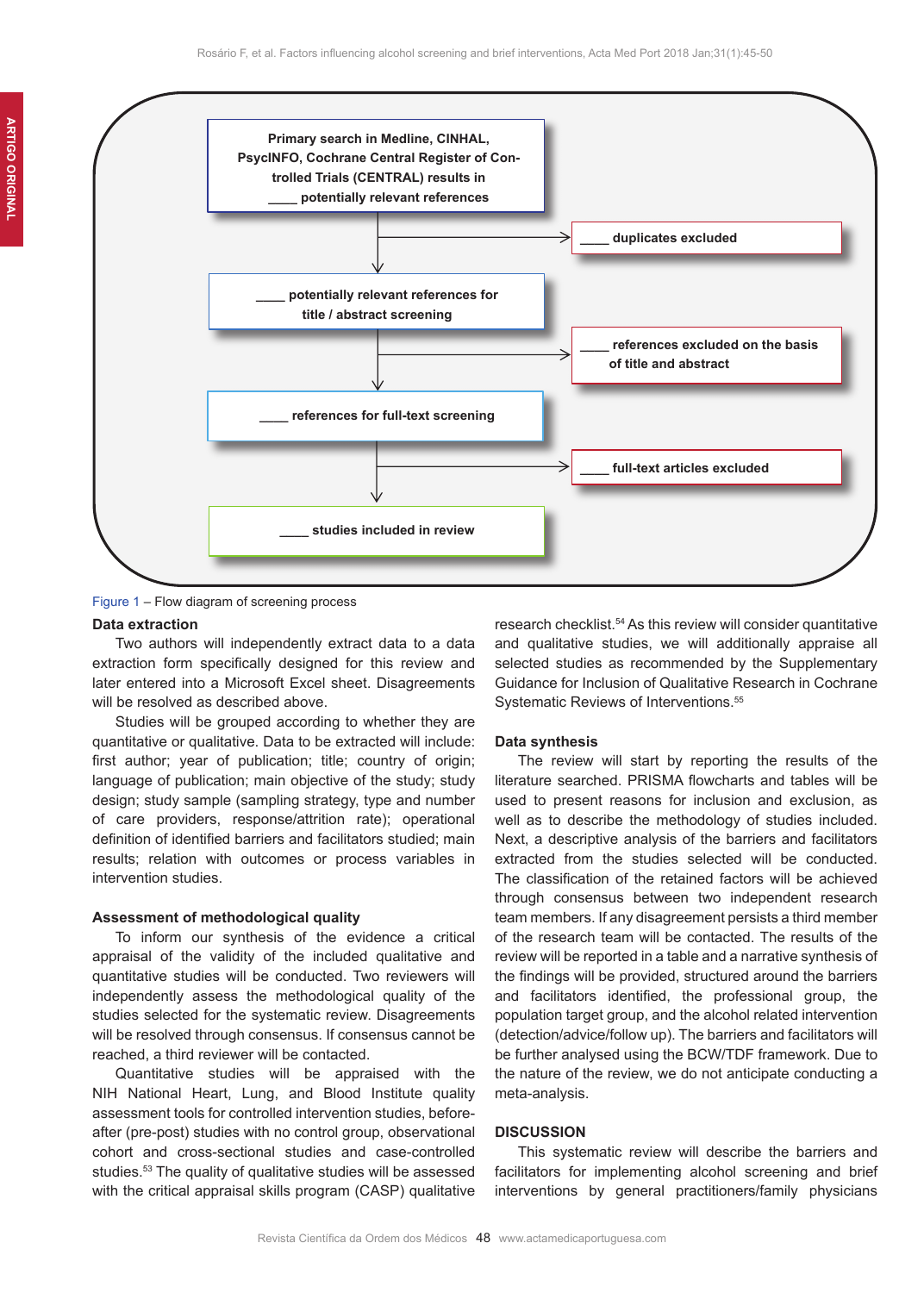and nurses in primary care practices. Knowing the factors influencing the implementation of alcohol screening and brief advice in primary care is important for designing effective implementation programs. By mapping the barriers and facilitators to the domains of the BCW/TDF framework, this review will also provide implementation researchers with a useful tool for selecting promising practitioneroriented behavioural interventions for improving alcohol screening and brief intervention. If possible, we will use this approach to analyse if the barriers and facilitators suggest gaps in current theory and/or if there are current theoretical concepts not reflected in the literature.

Due to the mixed methods in the studies under review, and our emphasis on identifying, rather than quantifying, the impact of specific barriers and facilitators, data will not be pooled quantitatively or meta-analysed. For the same reason, studies will not be excluded based on their quality, but the quality of the included studies will be assessed to enable those using the findings to better understand and assess the value of the findings from each study and overall.

#### **CONCLUSION**

This review will identify gaps in empirical and theoretical understanding about the barriers and facilitators of the delivery of alcohol SBI in primary care practices. The findings will be of interest to those designing, commissioning or implementing interventions to promote such interventions in primary care, including training. It will also help to open one of the 'black boxes' that has been identified as meriting further investigation in relation to alcohol SBI: "what should primary care clinicians say and how should they say it when addressing alcohol consumption with patients; and secondly, what training do they need to enable them to do so effectively?".56 Randomized controlled trials investigating the effectiveness

#### **REFERENCES**

- 1. Lim SS, Vos T, Flaxman AD, Danaei G, Shibuya K, Adair-Rohani H, et al. A comparative risk assessment of burden of disease and injury attributable to 67 risk factors and risk factor clusters in 21 regions, 1990- 2010: a systematic analysis for the Global Burden of Disease Study 2010. Lancet. 2012;380:2224-60.
- 2. World Health Organization. Global status report on alcohol and health. 2014. [2017 Mar 22]. Available from: http://apps.who.int/iris/ bitstream/10665/112736/1/9789240692763\_eng.pdf.
- 3. Rehm J, Gmel G, Probst C, Shield KD. Lifetime-risk of alcoholattributable mortality based on different levels of alcohol consumption in seven European countries. Implications for low-risk drinking guidelines. Toronto, On, Canada: Centre for Addiction and Mental Health. 2015. [Accessed 2017 Mar 22.] Available from: https://www.camh.ca/en/ research/news\_and\_publications/reports\_and\_books/Documents/ Lifetime%20Risk%20of%20Alcohol-Attributable%20Mortality.pdf.
- 4. Ballesteros J, Duffy JC, Querejeta I, Arino J, Gonzalez-Pinto A. Efficacy of brief interventions for hazardous drinkers in primary care: systematic review and meta-analyses. Alcohol Clin Exp Res. 2004;28:608-18.
- 5. Bertholet N, Daeppen JB, Wietlisbach V, Fleming M, Burnand B. Reduction of alcohol consumption by brief alcohol intervention in primary care: systematic review and meta-analysis. Arch Intern Med. 2005;165:986-95.
- 6. Cuijpers P, Riper H, Lemmers L. The effects on mortality of brief interventions for problem drinking: a meta-analysis. Addiction. 2004;99:839-45.
- 7. Gordon L, Graves N, Hawkes A, Eakin E. A review of the cost-

of interventions need to address barriers and facilitators to recruit primary care practitioners and ensure they deliver the interventions under study; those investigating training should be designing the training based on the best available evidence. A comprehensive and up to date understanding of the barriers and facilitators relating to alcohol SBI delivery is therefore important for both research and practice in this field.

# **ACKNOWLEDGEMENTS**

Niamh Fitzgerald and Kathryn Angus are employed by the Institute for Social Marketing, which is part of the UK Centre for Tobacco and Alcohol Studies (http://www.ukctas. net).

Funding for UKCTAS from the British Heart Foundation, Cancer Research UK, the Economic and Social Research Council, the Medical Research Council and the National Institute of Health Research, under the auspices of the UK Clinical Research Collaboration, is gratefully acknowledged.

# **PROTECTION OF HUMANS AND ANIMALS**

The authors declare that the procedures were followed according to the regulations established by the Clinical Research and Ethics Committee and to the Helsinki Declaration of the World Medical Association.

# **DATA CONFIDENTIALITY**

The authors declare having followed the protocols in use at their working center regarding patients' data publication.

## **CONFLICTS OF INTEREST**

None.

# **FUNDING SOURCES**

This study has no funding.

effectiveness of face-to-face behavioural interventions for smoking, physical activity, diet and alcohol. Chronic Illn. 2007;3:101-29.

- 8. Kaner EF, Beyer F, Dickinson HO, Piennar E, Campbell F, Schlesinger C, et al. Effectiveness of brief alcohol interventions in primary care populations. Cochrane Database Syst Rev. 2007;18:CD004148.
- 9. Purshouse RC, Brennan A, Rafia R, Latimer NR, Archer RJ, Angus CR, et al. Modelling the cost-effectiveness of alcohol screening and brief interventions in primary care in England. Alcohol Alcohol. 2013;48:180- 8.
- 10. Solberg LI, Maciosek MV, Edwards NM. Primary care intervention to reduce alcohol misuse ranking its health impact and cost effectiveness. Am J Prev Med. 2008;34:143-52.
- 11. Angus C, Thomas C, Anderson P, Meier PS, Brennan A. Estimating the cost-effectiveness of brief interventions for heavy drinking in primary health care across Europe. Eur J Public Health. 2017;27:345-51.
- 12. McCambridge J, Saitz R. Rethinking brief interventions for alcohol in general practice. BMJ. 2017;356:j116.
- 13. Glass JE, Andreasson S, Bradley KA, Finn SW, Williams EC, Bakshi AS, et al. Rethinking alcohol interventions in health care: a thematic meeting of the International Network on Brief Interventions for Alcohol & Other Drugs (INEBRIA). Addict Sci Clin Pract. 2017;12:14.
- 14. McCambridge J, Kypri K. Can simply answering research questions change behaviour? Systematic review and meta analyses of brief alcohol intervention trials. PloS one. 2011;6:e23748.
- 15. McCambridge J, Kypri K, Elbourne D. Research participation effects: a skeleton in the methodological cupboard. J Clin Epidemiol. 2014;67:845-